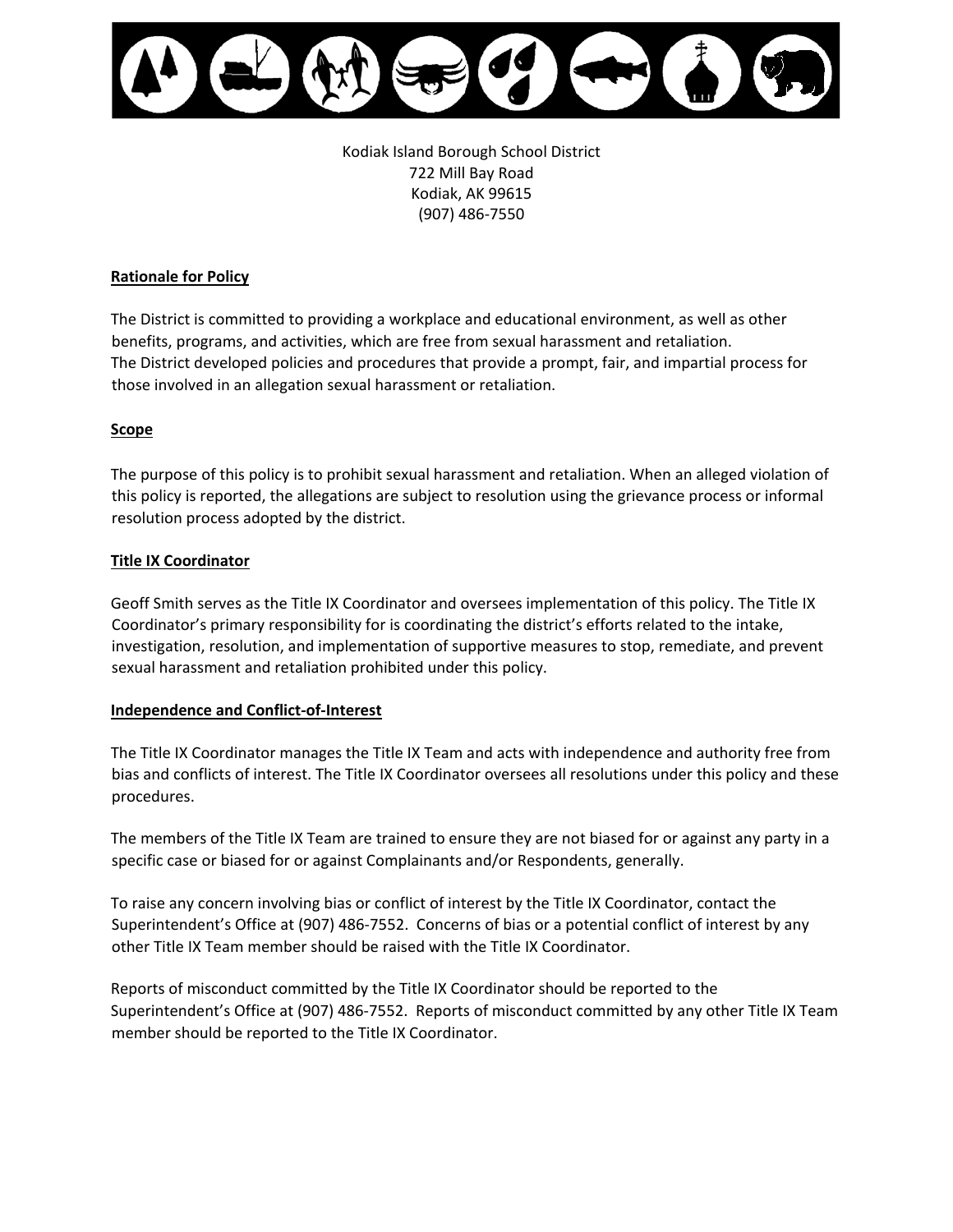#### **Administrative Contact Information**

Complaints or notice of alleged policy violations, or inquiries about or concerns regarding this policy and procedures, may be made internally to: Geoff Smith Title IX Coordinator 722 Mill Bay Rd. Kodiak, AK 99615 (907) 486-7555 [gsmith01@kibsd.org](mailto:gsmith01@kibsd.org)

The District has also classified all employees as Mandated Reporters of any knowledge they have that a member of the district's educational program or activity is experiencing sexual harassment and/or retaliation.

Inquiries may be made externally to:

Office for Civil Rights (OCR) U.S. Department of Education 400 Maryland Avenue, SW Washington, D.C. 20202-1100 Customer Service Hotline #: (800) 421-3481 Facsimile: (202) 453-6012 TDD#: (877) 521-2172 Email: OCR@ed.gov Web: http://www.ed.gov/ocr

For inquiries involving employees contact: EEOC Federal Office Building 909 First Avenue Suite 400 Seattle, WA 98104-1061 Telephone #: (800)-669-4000 Facsimile: (206) 220-6911 TTY: (800) 669-6820

## **Notice/Complaints of Sexual Harassment and/or Retaliation**

Notice or complaints of sexual harassment and/or retaliation may be made using any of the following options:

1) File a complaint with, or give verbal notice to, the Title IX Coordinator at: 722 Mill Bay Rd. Kodiak, AK 99615 Phone: (907) 486-7555 Email: [gsmith01@kibsd.org](mailto:gsmith01@kibsd.org) 

A report may be made at any time (including during non-school hours) by using the telephone number or email address, or by mail to the office address, listed for the Title IX Coordinator or any other official listed.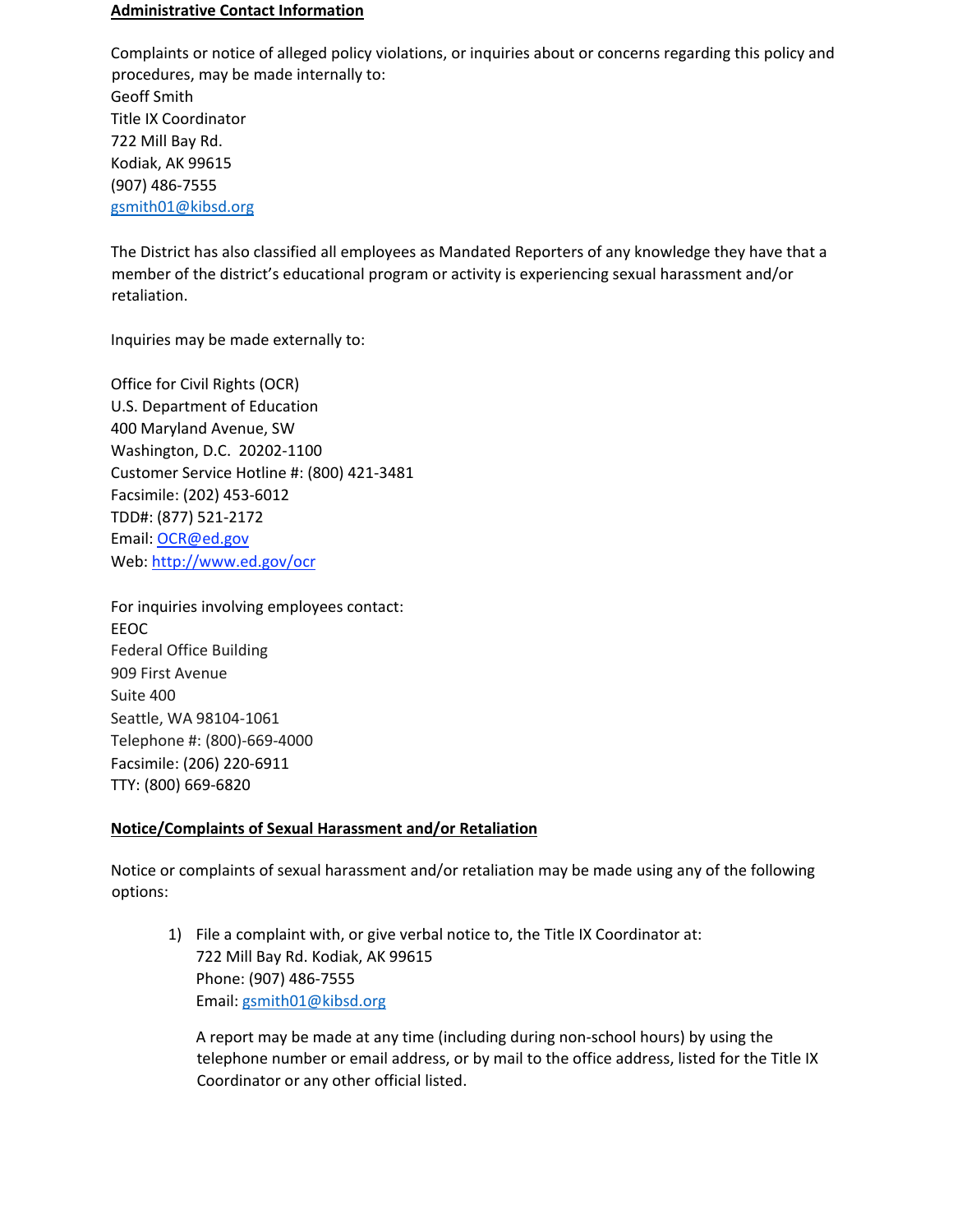2) Report online at [https://www.kibsd.org/departments/title-ix-sexual-harassment-and](https://www.kibsd.org/departments/title-ix-sexual-harassment-and-sexual-assault/)[sexual-assault/](https://www.kibsd.org/departments/title-ix-sexual-harassment-and-sexual-assault/) Reports may be made anonymously, but may result in a need to investigate. The district tries to provide supportive measures to all Complainants, which is often not possible with an anonymous report.

Report does not carry an obligation to file a formal complete that would trigger a formal response. The district respects a complainant's decision to dismiss a complaint, unless there is a compelling threat to health, safety, criminal activity, child abuse or the respondent is an employee.

3) A report can be made via phone to (907) 486-7550

A Formal Complaint means a document submitted or signed by the Complainant or their parent/guardian or signed by the Title IX Coordinator alleging a policy violation by a Respondent and requesting that the district investigate the allegation(s). The district's complaint form can be located at [https://www.kibsd.org/departments/title-ix-sexual-harassment-and-sexual-assault/.](https://www.kibsd.org/departments/title-ix-sexual-harassment-and-sexual-assault/)

A complaint may be filed with the Title IX Coordinator in person, by mail, or by electronic mail, by using the contact information above, or as described in this section. The submission can be a by electronic mail or through an online portal provided by the district. The online submission or electronic mail must contain the Complainant's, or their parent/guardian's, physical or digital signature, or otherwise indicates that the Complainant, or their parent/guardian, is the person filing the complaint, and requests that the district investigate the allegations.

If a complaint is submitted in a form that does not meet this standard, the Title IX Coordinator will contact the Complainant, and/or their parent/guardian, to ensure that it is filed correctly.

## **Promptness**

All allegations, whether by notice or formal complaint, will be acted upon promptly. Complaints can take 30-6 school days to resolve, typically. There are always exceptions and extenuating circumstances that can cause a resolution to take longer, but the district will avoid all undue delays within its control.

Any time the general timeframes for resolution outlined in the district's procedures will be delayed, the district will provide written notice to the parties of the delay, the cause of the delay, and an estimate of the anticipated additional time that will be needed as a result of the delay.

## **Privacy**

Every effort will made by the district to preserve the privacy of reports. The district will not share the identity of any individual who has made a report or complaint of harassment or retaliation, any Complainant, any individual who has been reported to be the perpetrator of sexual harassment or retaliation, any Respondent, or any witness, except as permitted by the Family Educational Rights and Privacy Act (FERPA), 20 U.S.C. 1232g; FERPA regulations, 34 CFR part 99; or as required by law; or to carry out the purposes of 34 CFR Part 106, including the conducting of any investigation, hearing, or grievance proceeding arising under these policies and procedures.

Information related to a complaint will only be shared with the parties, their advisors, and a limited number of District employees who "need to know" in order to assist in the assessment, investigation, and resolution of the report. All employees who are involved in the district's response to notice under this policy receive specific training and guidance about sharing and safeguarding private information in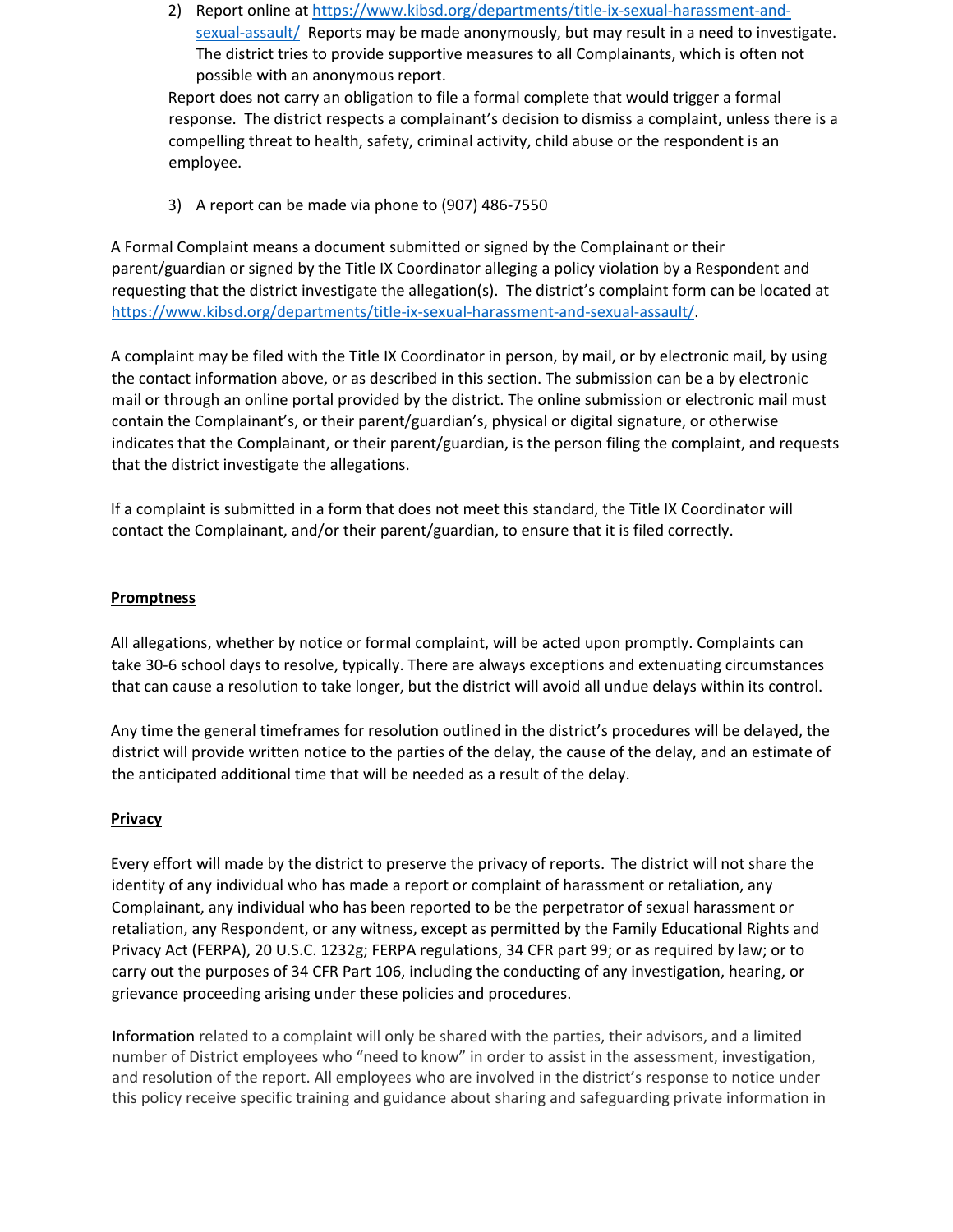accordance with state and federal law. The privacy of student education records will be protected in accordance with the Family Educational Rights and Privacy Act ("FERPA"), as outlined in the Recipient's Student Records Policy. The privacy of employee records will be protected in accordance with collective bargaining agreements.

## **Jurisdiction of the District**

This policy applies to the education program and activities of the district, to conduct that takes place within school or on property owned or controlled by the district, or at district-sponsored events. The Respondent must be a member of district's community in order for its policies to apply.

This policy can also be applicable to the effects of out-of-school misconduct that effectively deprive someone of access to district's educational program. The district may also extend jurisdiction to out-ofschool and/or to online conduct when the Title IX Coordinator determines that the conduct affects a substantial district interest.

Regardless of where the conduct occurred, the district will address complaints to determine whether the conduct occurred in the context of its employment or educational program or activity and/or has continuing effects on school or in an out-of-school sponsored program or activity.

All vendors serving the district through third-party contracts are subject to the policies and procedures of their employers.

## **Time Limits on Reporting**

There is no time limit on providing notice/complaints to the Title IX Coordinator. However, if the Respondent is no longer subject to the district's jurisdiction and/or significant time has passed, the ability to investigate, respond, and provide remedies may be more limited or impossible.

## **Policy on Nondiscrimination**

The Kodiak Island Borough School District is committed to providing a working and learning environment free from discrimination, harassment, intimidation and bullying. The District prohibits discrimination on the basis of sex in violation of Title IX of the Education Amendments of 1972 in the educational programs or activities which it operates.

STUDENTS: District programs and activities shall be free from discrimination with respect to sex, race, color, religion, national origin, ethnic group, sexual orientation, gender identity, marital or parental status, and physical or mental disability. The School Board shall ensure equal opportunities for all students in admission and access to academic courses, guidance and counseling programs, athletic programs, testing procedures, vocational education and other activities. BP 5145.3

EMPLOYEES: The district and its employees shall not unlawfully discriminate against or harass employees or job applicants on the basis of sex, race, color, religion, national origin, ancestry sexual orientation, gender identity, age, marital status, changes in marital status, pregnancy, parenthood, physical or mental disability, Vietnam era veteran status, genetic information, or good faith reporting to the board on a matter of public concern.

# **Definition of Sexual Harassment**

Acts of sexual harassment may be committed by any person upon any other person, regardless of the sex, sexual orientation, and/or gender identity of those involved.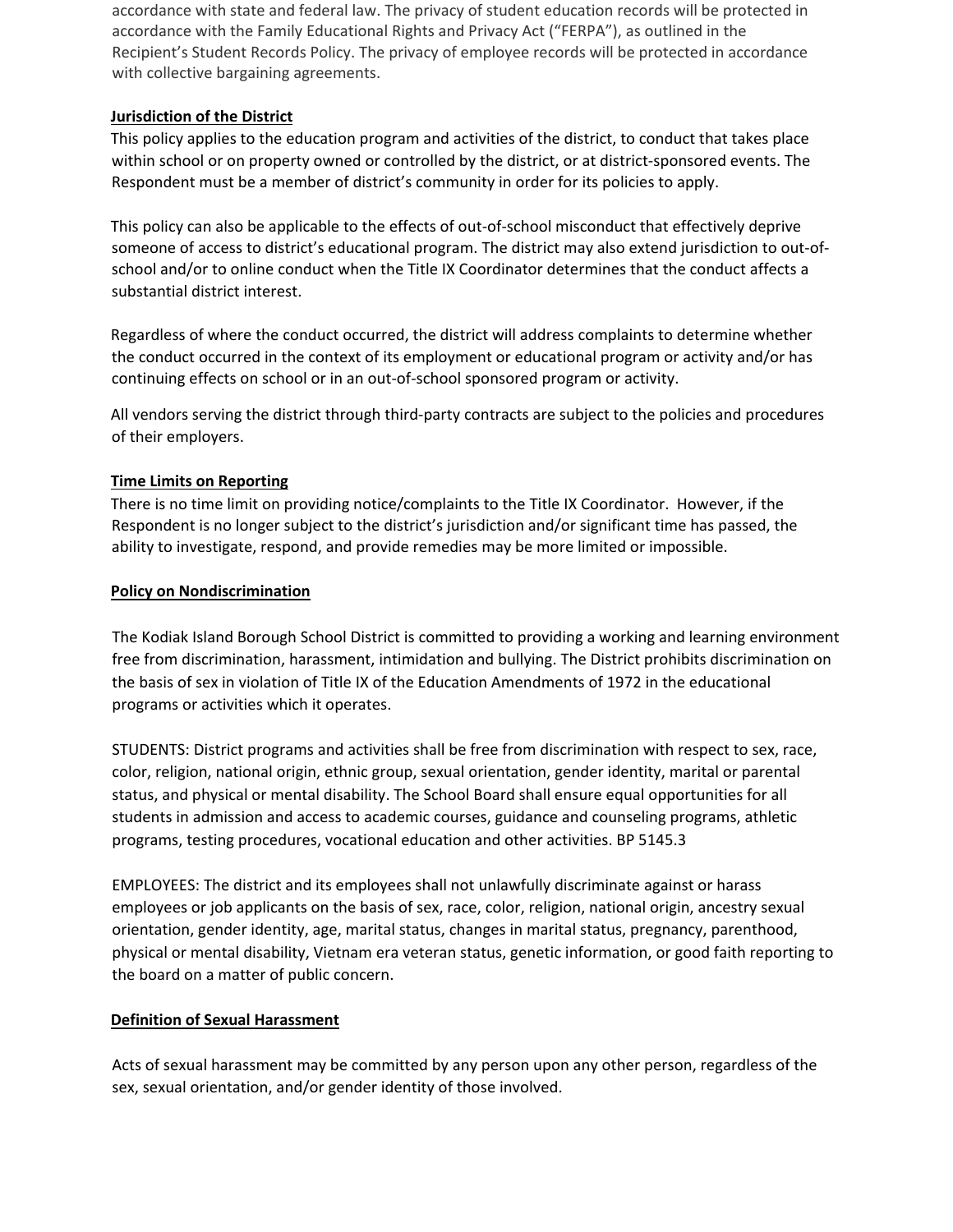Sexual Harassment includes the actual or attempted offenses of sexual harassment, sexual assault, domestic violence, dating violence, and stalking, and is defined as:

Conduct on the basis of sex or that is sexual that satisfies one or more of the following:

- 1) Quid Pro Quo:
	- a. an employee of the district,
	- b. conditionsthe provision of an aid, benefit, or service of the district,
	- c. on an individual's participation in unwelcome sexual conduct.
- 2) Sexual Harassment:
	- a. unwelcome conduct,
	- b. determined by a reasonable person,
	- c. to be so severe, and
	- d. pervasive, and,
	- e. objectively offensive,
	- f. that it effectively denies a person equal access to the district's education program or activity.
- 3) Sexual assault, defined as<sup>1</sup>:
	- a. Forcible:
		- i. Any sexual act directed against another person,
		- ii. without the consent of the Complainant,
		- iii. including instances in which the Complainant is incapable of giving consent. iv. Consent is defined as:
			- 1. Consent is an affirmative, conscious, and freely-made decision given by words or clearly demonstrated actions to engage in sexual activity. Consent must be present for each individual sexual act irrespective of a current or previous sexual relationship between the parties. Consent can be withdrawn at any time.
			- 2. A person can be incapable of giving consent due to age, mental incapacity, mental disorder, mental defect, disability, impairment due to drugs or alcohol, coercion/threats, or any condition that permanently or temporarily renders them incapable of appraising the nature of their conduct and/or physically expressing their unwillingness to act.
	- b. Non-forcible:
		- i. Statutory Rape: ii. Non-forcible sexual intercourse,
		- iii. with a person who is under the statutory age of consent of 16.
- 4) Dating Violence, defined  $as^2$ :
	- a. violence,
	- b. on the basis of sex,
	- c. committed by a person,
	- d. who is in or has been in a social relationship of a romantic or intimate nature with the Complainant.
- 5) Domestic Violence, defined as<sup>3</sup>:
	- a. violence,
	- b. on the basis of sex,
	- c. committed by a current or former spouse or intimate partner of the Complainant,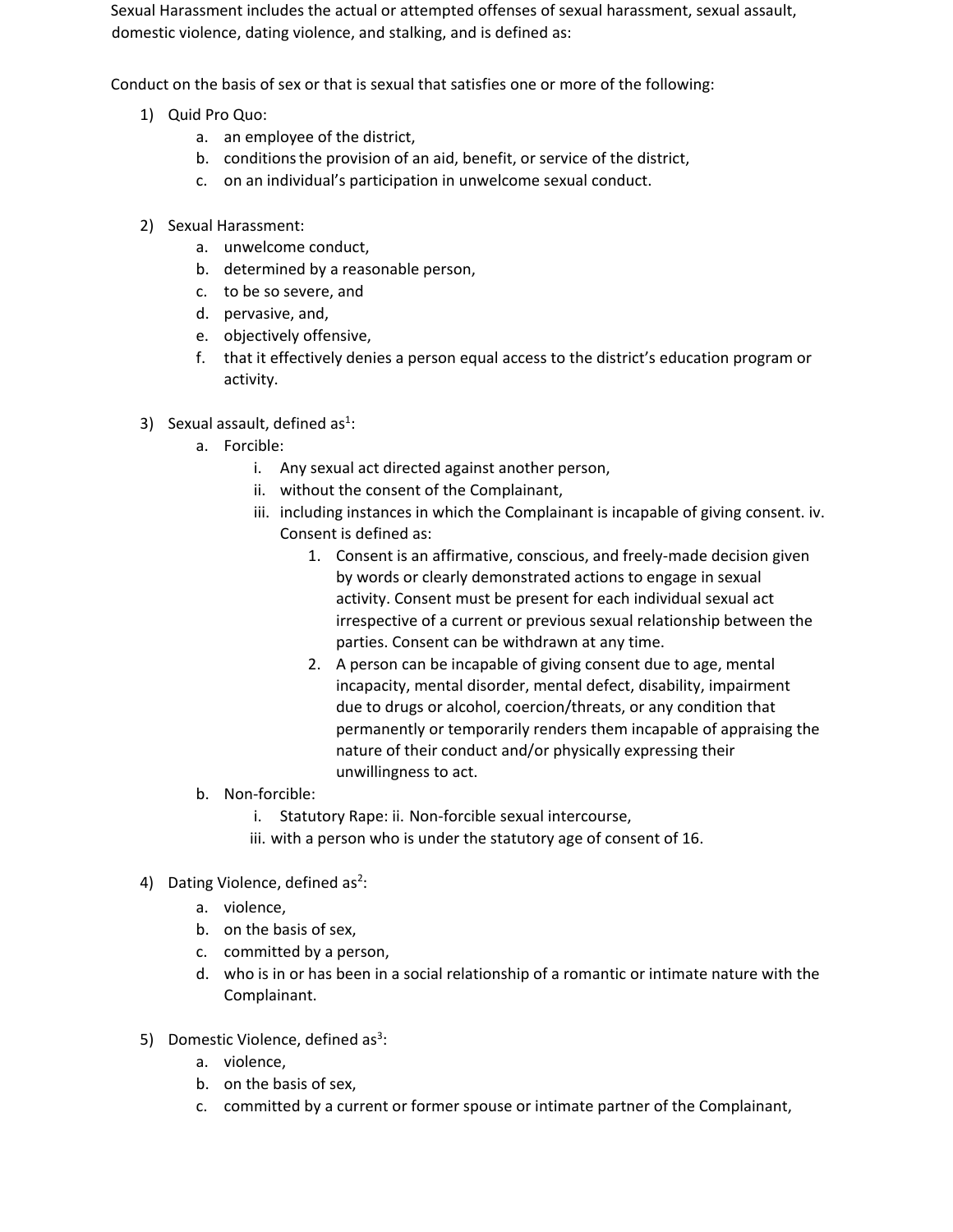- d. by a person with whom the Complainant shares a child in common, or
- e. by a person who is cohabitating with, or has cohabitated with, the Complainant as a spouse or intimate partner, or

 $1$  20 USC 1092 (f)(6)(A)(v)

<sup>2</sup> 34 USC 12291 (a)(8)

<sup>3</sup> 34 USC 12291 (a)(10)

- f. by a person similarly situated to a spouse of the Complainant under the domestic or family violence laws of Alaska, or
- g. by any other person against an adult or youth Complainant who is protected from that person's acts under the domestic or family violence laws of Alaska.
- 6) Stalking, defined as<sup>4</sup>:
	- a. engaging in a course of conduct,
	- b. on the basis of sex,
	- c. directed at a specific person, that
		- i. would cause a reasonable person to fear for the person's safety, or
		- ii. the safety of others; or
		- iii. Suffer substantial emotional distress.

# **Retaliation**

Protected activity under this policy includes reporting an incident that may implicate this policy, participating in the grievance process, supporting a Complainant or Respondent, assisting in providing information relevant to an investigation, and/or acting in good faith to oppose conduct that constitutes a violation of this Policy.

Acts of alleged retaliation should be reported immediately to the Title IX Coordinator and will be promptly investigated. The district will take all appropriate and available steps to protect individuals who fear that they may be subjected to retaliation.

The district and any member of the district's programs are prohibited from taking materially adverse action by intimidating, threatening, coercing, harassing, or discriminating against any individual for the purpose of interfering with any right or privilege secured by law or policy, or because the individual has made a report or complaint, testified, assisted, or participated or refused to participate in any manner in an investigation, proceeding, or hearing under this policy and procedure.

The exercise of rights protected under the First Amendment does not constitute retaliation.

Charging an individual with a code of conduct violation for making a materially false statement in bad faith in the course of a grievance proceeding under this policy and procedure does not constitute retaliation, provided that a determination regarding responsibility, alone, is not sufficient to conclude that any party has made a materially false statement in bad faith.

# **Mandated Reporting**

All district employees (teachers, staff, and administrators) are expected to report actual or suspected sexual harassment or retaliation to appropriate officials immediately. This includes employees who might otherwise be considered confidential resources.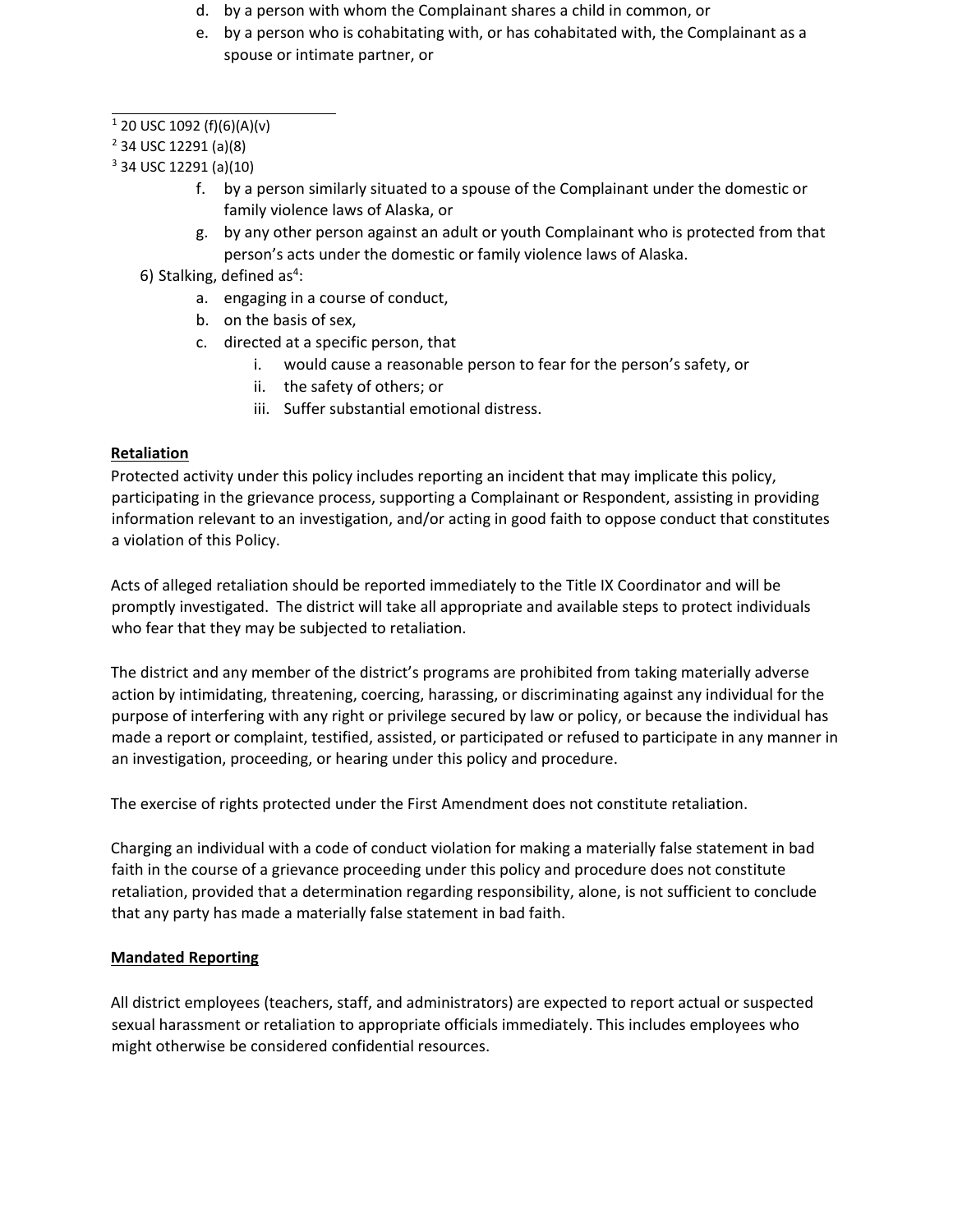If a Complainant expects formal action in response to their allegations, reporting to any employee, staff or administrator can connect them with resources to report crimes and/or policy violations, and these employees will immediately pass reports to the Title IX Coordinator (and/or police, if desired by the Complainant), who will take action when an incident is reported to them.

Failure of an employee, staff or administrator to report an incident of sexual harassment or retaliation of which they become aware is a violation of district policy and can be subject to disciplinary action.

### 4 34 USC 12291 (a)(30)

## **When a Complainant Does Not Wish to Proceed**

If a Complainant does not wish for their name to be shared, does not wish for an investigation to take place, or does not want a formal complaint to be pursued, they may make such a request to the Title IX Coordinator, who will evaluate that request in light of the duty to ensure the safety of the school and to comply with state or federal law.

The Title IX Coordinator has ultimate discretion over whether the district proceeds when the Complainant does not wish to do so, and the Title IX Coordinator may sign a formal complaint to initiate a grievance process upon completion of an appropriate violence risk assessment.

When the Title IX Coordinator executes the written complaint, they do not become the Complainant. The Complainant is the individual who is alleged to have experienced conduct that could constitute a violation of this policy.

In cases in which the Complainant requests no formal action and the circumstances allow the district to honor that request, the district will offer informal resolution options (see below), supportive measures, and remedies to the Complainant and the community, but will not otherwise pursue formal action.

If the Complainant elects to take no action, they can change that decision if they decide to pursue a formal complaint at a later date. Upon making a formal complaint, a Complainant has the right, and can expect, to have allegations taken seriously by the district, and to have the incident investigated and properly resolved through these procedures. Please consider that delays may cause limitations on access to evidence, or present issues with respect to the status of the parties.

## **False Allegations and Evidence**

Deliberately false and/or malicious accusations under this policy are a serious offense and will be subject to appropriate disciplinary action. This does not include allegations that are made in good faith but are ultimately shown to be erroneous or do not result in a policy violation determination.

Additionally, witnesses and parties knowingly providing false evidence, tampering with or destroying evidence, or deliberately misleading an official conducting an investigation can be subject to discipline under district policy.

## **Impartiality**

Any individual materially involved in the administration of the resolution process including the Title IX Coordinator, Investigator(s), and Decision-maker(s), may neither have nor demonstrate a conflict of interest or bias for a party generally, or for a specific Complainant or Respondent.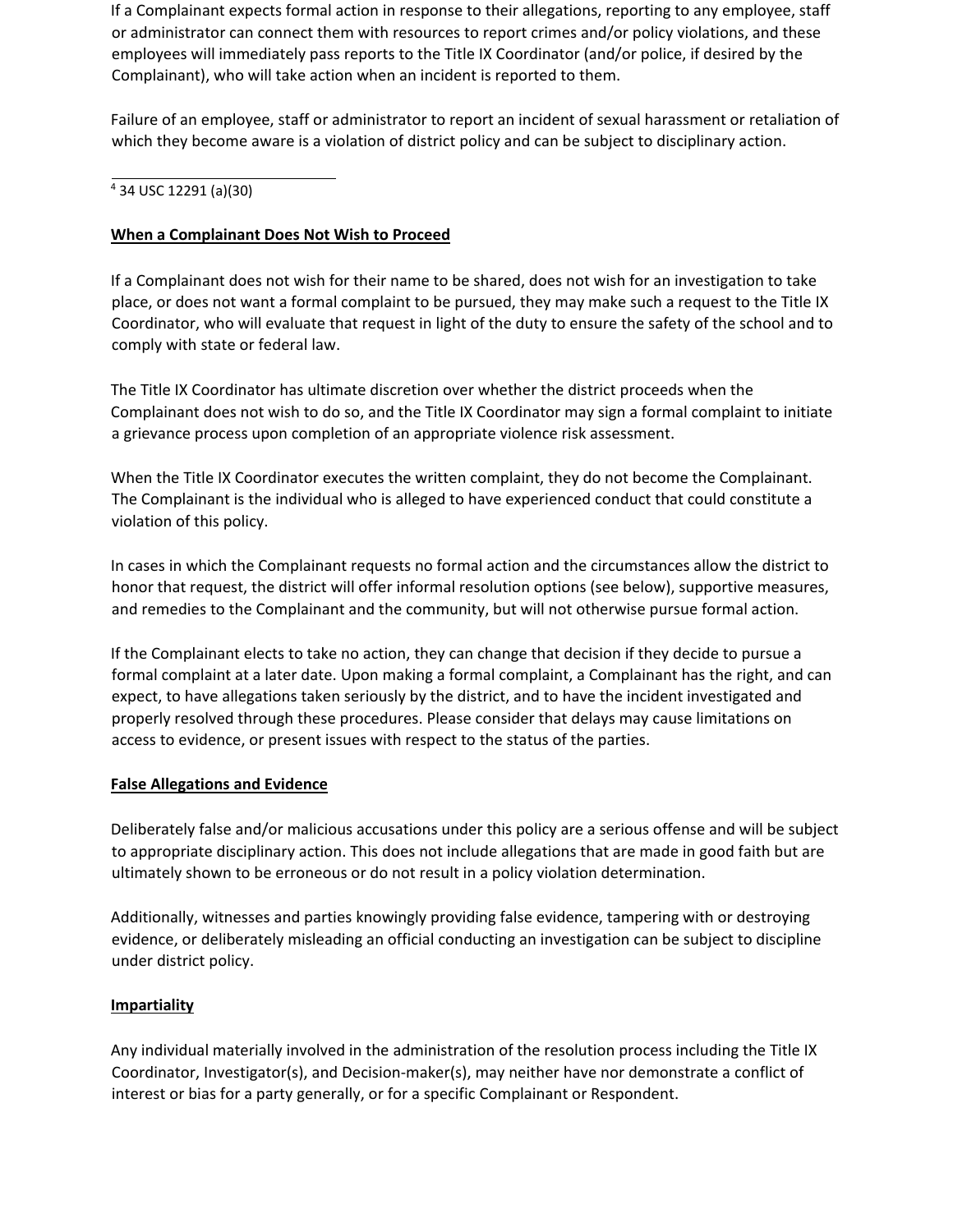The Title IX Coordinator will vet the assigned Investigator(s) to ensure impartiality by ensuring there are no actual or apparent conflicts of interest or disqualifying biases. The parties may, at any time during the resolution process, raise a concern regarding bias or conflict of interest, and the Title IX Coordinator will determine whether the concern is reasonable and supportable. If so, team member will be assigned and the impact of the bias or conflict, if any, will be remedied. If the source of the conflict of interest or bias is the Title IX Coordinator, concerns should be raised with the superintendent.

The Formal Grievance Process involves an objective evaluation of all relevant evidence obtained, including evidence that supports that the Respondent engaged in a policy violation and evidence that supports that the Respondent did not engage in a policy violation. Credibility determinations may not be based solely on an individual's status or participation as a Complainant, Respondent, or witness.

The Recipient presumes that the Respondent is not responsible for the reported misconduct unless and until a final determination is made that this Policy has been violated.

## **Recording of Interviews**

No unauthorized audio or video recording of any kind is permitted during investigation meetings. If Investigator(s) elect to audio and/or video record interviews, all involved parties must be made aware of audio and/or video recording.

# **Evidentiary Considerations in the Investigation**

The investigation does not consider: 1) incidents not directly related to the possible violation, unless they evidence a pattern; 2) the character of the parties; or 3) questions and evidence about the Complainant's sexual predisposition or prior sexual behavior, unless such questions and evidence about the Complainant's prior sexual behavior are offered to prove that someone other than the Respondent committed the conduct alleged, or if the questions and evidence concern specific incidents of the Complainant's prior sexual behavior with respect to the Respondent and are offered to prove consent.

# **Recordkeeping**

The district will maintain for a period of at least seven years records of:

- 1. Each sexual harassment investigation including any determination regarding responsibility and any audio or audiovisual recording or transcript required under federal regulation;
- 2. Any disciplinary sanctions imposed on the Respondent;
- 3. Any remedies provided to the Complainant designed to restore or preserve equal access to the district's education program or activity;
- 4. Any appeal and the result therefrom;
- 5. Any Informal Resolution and the result therefrom;
- 6. All materials used to train Title IX Coordinators, Investigators, Decision-makers, and any person who facilitates an Informal Resolution process. The district will make these training materials publicly available on the district's website; and
- 7. Any actions, including any supportive measures, taken in response to a report or formal complaint of sexual harassment, including:
	- a. The basis for all conclusions that the response was not deliberately indifferent;
	- b. Any measures designed to restore or preserve equal access to the district's education program or activity; and